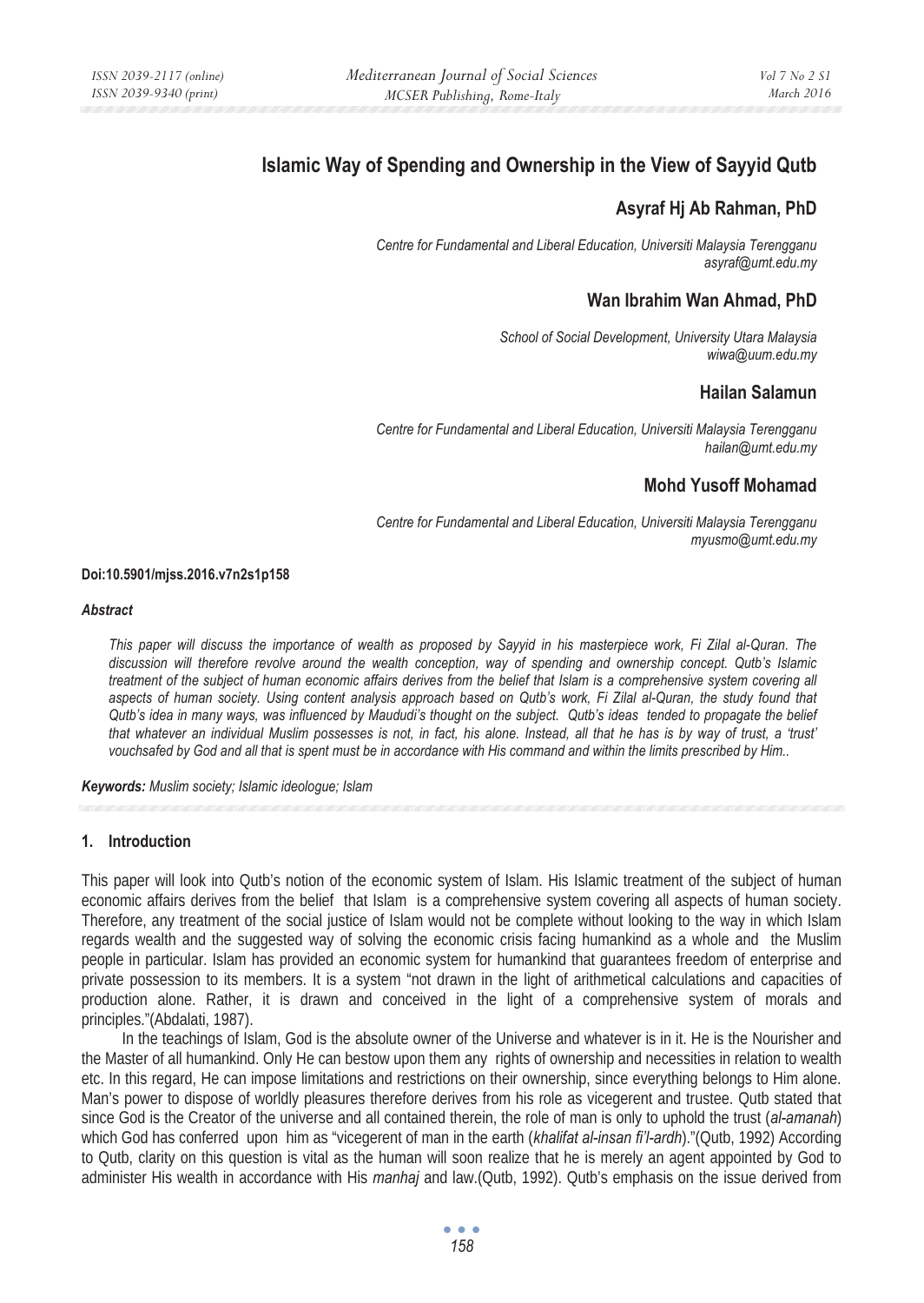his years experiencing various forms of exploitation of wealth by the rich upon the poor and needy people. Thus social programmes that will correct the unequal distribution of wealth and promote social justice to benefit all Egyptians was nesessary. In October 1947 for instance, after his long study of the Qur'an coupled with a consciousness of the national crisis, did he establish, with some friends, a weekly journal, *al-Fikr al-Jadid* (New Thought). The journal offered Islamic agenda for the social problems facing the country. In addition, it attempted to bring people's attention to Islam instead of following capitalist and communist groups, who were active in spreading their reformative programmes for the Egyptians.

The journal focused more on a just distribution of wealth in Egypt, relations between landowners and workers, and between employers and employees in regard to wages and working hours (Musallam, 1993). The reform programmes advocated by the journal opened the minds of the Egyptians to the need to stand up to the privileged elite in their society and demand social justice in the distribution of wealth, individual ownership and so on. As Heyworth-Dunne (1950) writes:

*"The journal promised to be one of the most interesting experiments of modern times, as it offered some real contributions by suggesting methods which could be employed for the solution of some of the acute social problems*  facing the Egyptian today. The editors also made it their duty to show up the real situation amongst the poor, both in the *towns and in the country. He (Qutb) and his agents collected a number of detailed reports on the living conditions of their compatriots and published these with photographs'' (Heyworth-Dunne, 1950: 97).* 

Qutb's proposed programmes to many extents relevant in the context of current senario facing Muslims community whose socio-economic life still dependent on the capitalist system as a result of exploitation and disintegration amongst Muslims. Despite the current global capitalism is now being challenged by its own internal weaknesses, contradictions and inequities, and the response of Muslim which belong to culturally different worldviews, social and moral aspirations, and cultural and civilizational traditions, there needs a return to Islamic approach to life that bring the entire social order into an organic unity. Thus economic life and the system of resource allocation cannot be taken in isolation. Specialization and division of work are important, but all elements have to be interrelated, making a wider matrix. All these can be done once the economic approaches are rooted in the faith (*Aqidah al-tawhid*), the worldview and moral and cultural framework of a people. It is only through a holistic, integrated approach that all aspects of human life can again be taken care of (Khurshid Ahmad, 2001).

### **2. Materials and Methods**

Data for this article is based on a qualitative research conducted using content analysis approach. According to Stemler (2001), content analysis is a systematic, replicable technique for compressing many words of text into fewer content categories based on explicit rules of coding. Holsti (1969) on the other hand view content analysis as any technique for making inferences by objectively and systematically identifying specified characteristics of messages. In the context of this paper, Qutb's ideas and thought in regards to wealth and its management are analyzed based on general themes appear in his *Zilal* works. Other secondary data such as books, journal articles discussing and commenting on Qutb's thought are also taken into account in order to have a clear picture about Qutb's thought particularly that related to wealth discussions.

### **3. Result and Discussions**

Qutb's ideas tended to propagate the belief that whatever an individual Muslim possesses is not, in fact, his alone. Instead, all that he has is by way of trust, a 'trust' vouchsafed by God and all that is spent must be in accordance with His command and within the limits prescribed by Him. As verse 7 of *Surah* 57 (*al-Hadid*) states: "Believe in Allah and His apostle, and expend of that unto which He has made you stewards (*mustakhlafan fihi*)."(Quran: 57:7) Citing this verse, Qutb argued that whatever individuals give or spend something is not theirs at all but the property of God. They act as trustees who give away what is due to others, fulfilling their duty according to the conditions imposed upon them by God (Qutb, 1992)

### *3.1 Ways of spending*

According to Qutb, verses 261-274 of *Sura* 2 (*al-Baqara*) have several important elements regarding the successful management of the economic system. The verses describe how the proper management of wealth can strengthen the sense of brotherhood and solidarity (*takaful*) among the Muslims (Qutb, 1992). The Qur'an says: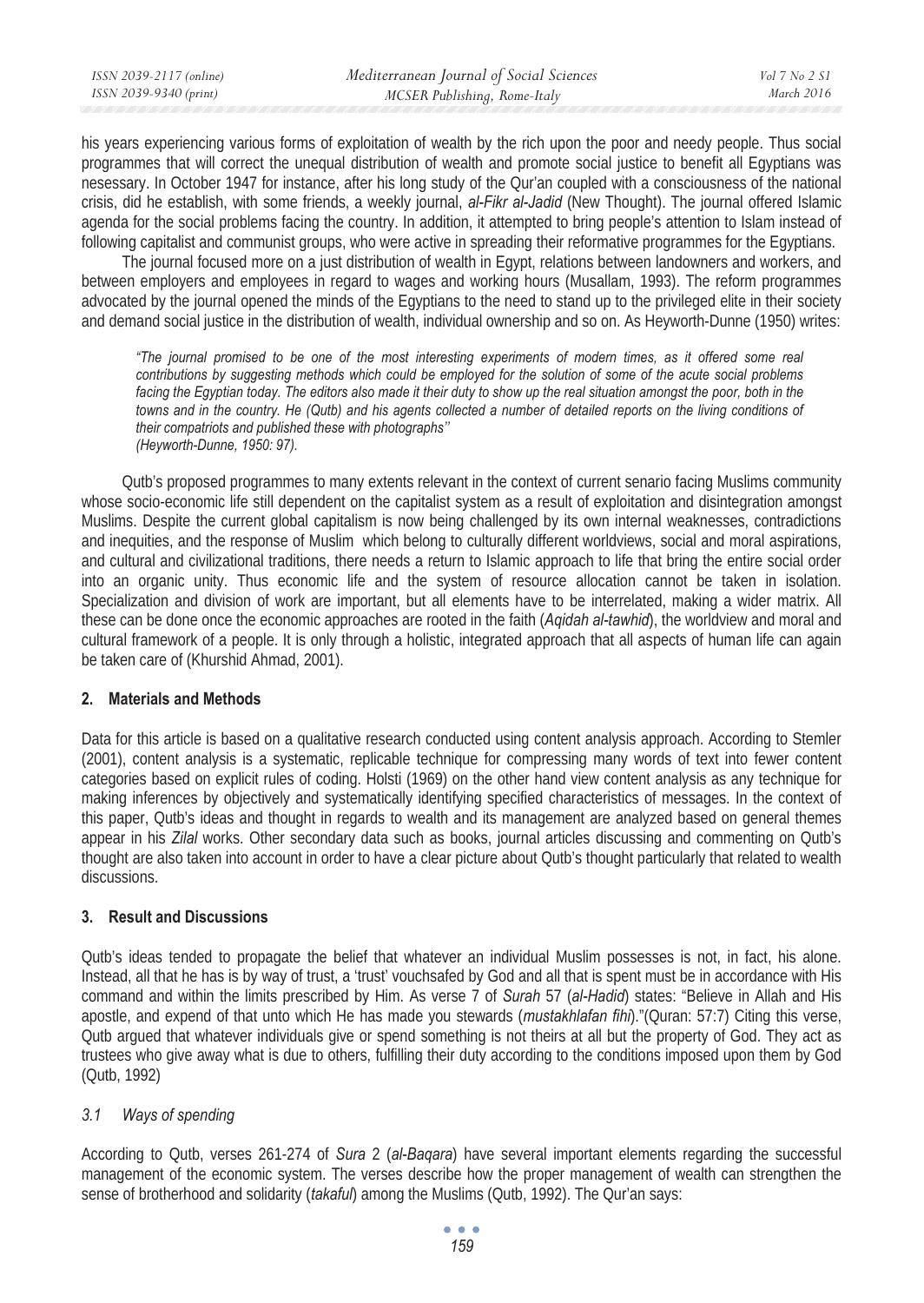*The likeness of those who spend their wealth in the way of Allah, is as the likeness of a grain (of corn); it grows seven ears, and each ear has a hundred grains. Allah gives manifold increase to whom He wills. And Allah is All-Sufficient for His creatures' needs, All-Knower. Those who spend their wealth in the Cause of Allah, and do not follow up their gifts with reminders of their generosity or with injury, their reward is with their Lord. On them shall be no fear, nor shall they grieve (Quran: 2: 261-262).* 

According to Qutb, continual repetition by the Qur'an on the subject of wealth and the nature of wealth in God's sight, aims to remind Muslims of their responsibilities, so that they will not deviate from the right path so easily in their pursuit of wealth (Qutb, 1992). In addition, the Qur'an teaches them how wealth which is in their hands can lead to a profitable outcome if properly managed in accordance with God's command.

Qutb saw that the major problem facing the Muslims of the Modern age, who were sometimes involved in unhealthy economic transactions, arose from their lack of a proper understanding of the concept of wealth and its expenditure as provided by their religion. For this reason, there has emerged a new notion that whatever individuals possess is theirs and they can, therefore, spend it as they please and invest it in ways that give them a profitable return. That is why there are people who feel no guilt, cheat in their business transactions and indulge in usury (*riba*) when providing income for themselves. It is also no surprise to see people who spend their wealth by donating to the poor so that they might be seen as generous in the eyes of the public. They do not notice that such a donation is useless in the sight of God.

All these types of expenditure might bring prosperity to the proprietor from one aspect but not the kind of prosperity which Islam seeks to achieve. Condemning these forms of expenditure, Qutb argued that Islam has its own method of expenditure together with its own ethics (*adab*). It is this ethical value that turns the giving of charity (*sadaqa*) into a profitable activity for both the proprietor and the receiver. On the part of the proprietor, *Sadaqa* trains his conscience to be free from greedy thoughts, selfishness etc. while those who receive the charity consider it useful for helping those in need (Qutb, 1992).

It is a distinctive feature of the Qur'an that it deals with the human conscience by taking into consideration the natural love for wealth and other worldly pleasures. For this reason, it does not detract from the value of wealth since wealth is one of the adornments of the present world. According to Qutb the Qur'anic method of teaching is interesting from the point of view that it begins by encouraging individuals to spend their wealth as part of their worship of God, since it is God's promise to reward for doing so. Though the verses relate to rules that need to be followed pertaining to the expenditure of wealth, it does not begin by placing people under obligation. Rather, people are urged to spend moderately, depending on their capability. In addition, examples of people doing good deeds and their rewards are mentioned to show how profitable such deeds are in human society. This undeniably has a great impact on the individual's conscience and thus successfully captivates his heart (Qutb, 1992).

Islam places great concern on wealth and the expenditure of wealth, since they constitute important elements in realizing a just society whose members co-operate with one another with a sense of brotherhood and responsibility towards each other. The Prophet (pbuh) is reported to have said, "Mankind are Allah's dependants, all of them, so the most beloved of them in the sight of Allah are those who are most beneficent to His people."

Research scholars in the field of behavioral psychology, however, are of the opinion that the concept of expenditure (*infaq*) as propounded by Islam, where the rich are required to spend what is beyond their necessity on the poor and the needy, to some extent leads to emotional conflict for the recipients. In this context, they (the recipients) will always experience a feeling of weakness and inferiority before the rich and will possibly make efforts to be more superior to them.

This phenomenon sooner or later leads to class struggles in the society. Rejecting this view, Qutb contended that the class struggle only existed in a society that had lost its faith in God. He further maintained:

*this might be true in the societies of ignorance (al-mujtamacat al-jahiliyyat), they are societies without the spirit (al-ruh) of Islam and are not ruled by Islam. As for this religion, the problem will be solved from another angle. Islam instils in the individuals a feeling that wealth belongs to Allah. The wealth that is in the hands of the proprietors is Allah's wealth. This is the reality that requires no argument except from those who know-nothing about the nature of wealth. (Qutb, 1992)* 

Qutb's argument on wealth seems to be in no way contradicts the Islamic concept of property as a whole. His ideas on and analysis of the function of wealth in strengthening the relationship between the rich and the poor lies firmly within the Islamic framework. For a clear example of this, let us look to the institution of *zakat* and its contribution to Muslim society. Here, one can see Qutb's ideas at work. As for the objective of the institution of *zakat* and its obligation, it not only purifies the property of the contributor but also purifies his heart from selfishness and greed. In return, it purifies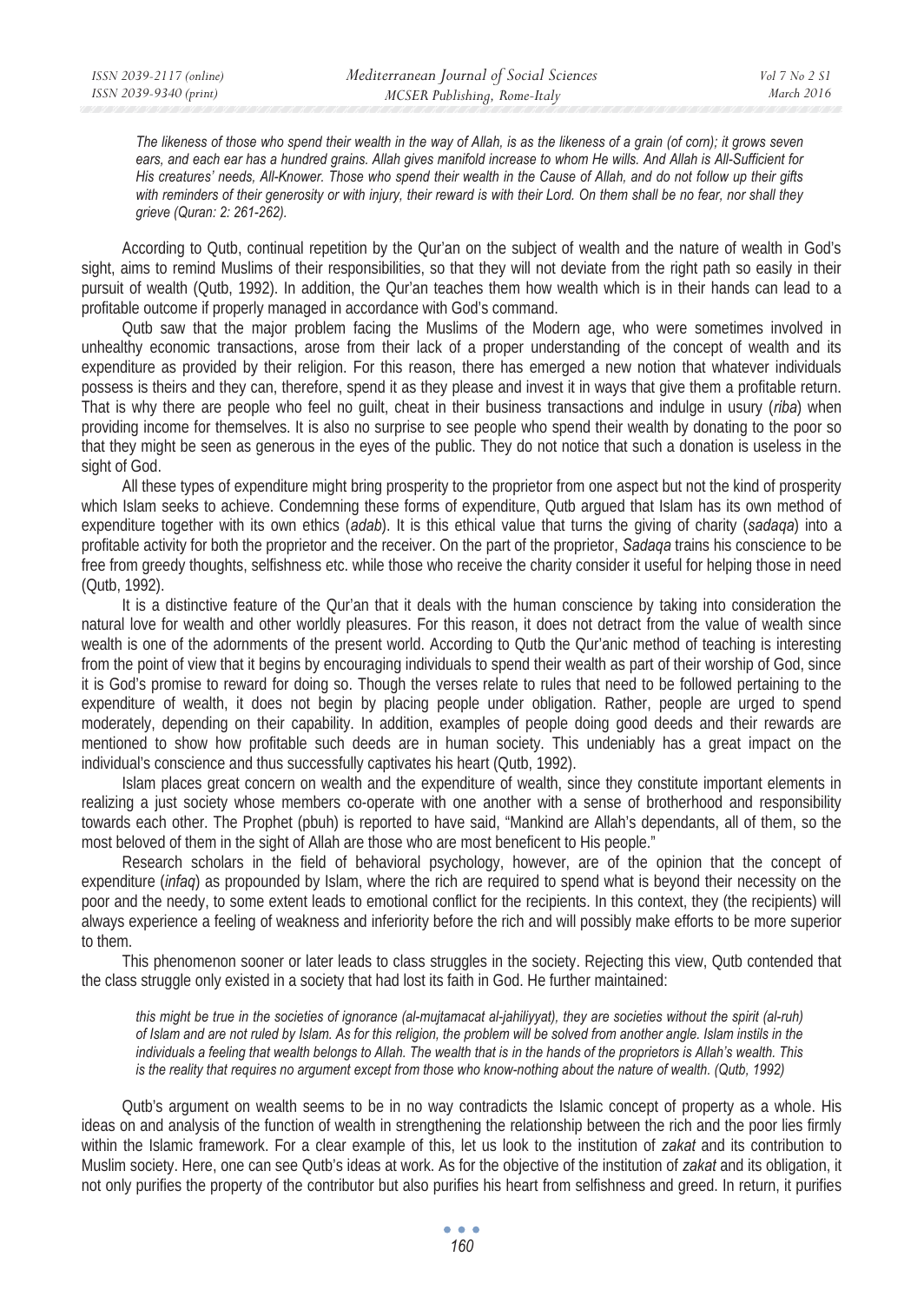the heart of the recipient from uneasiness, envy and jealousy. It fosters goodwill in his heart and warm wishes for the contributor. As a result, society at large will purify and free itself from class warfare, ill feelings, distrust and corruption (Abdalati, 1987).

Despite encouraging individual Muslims to spend their wealth in the way of God, Qutb contended that Islam sets certain rules and conditions for doing so. This means that proprietors have no right to spend their money or handle their possessions in whatever way they please. Indeed, they are always reminded of the fact that God is the Real Provider and Actual Possessor.

The declaration regarding rules of expenditure is clearly stated in Qur'an in verses 26-30 of *Sura* 17 (*al-Isra'*) when God said:

*And render to the kindred their due rights, as (also) to those who want, and to the wayfarer. But squander not (your wealth) in the manner of a spendthrift. Verily, spendthrifts are brothers of the Evil Ones, and the Evil One is to his Lord (Himself) ungrateful.* 

#### God further states:

*Make not your hand tied (like a niggard's) to our neck, nor stretch it forth to its utmost reach (like a foolish spendthrift);*  lest you become rebuked and destitute. Verily your Lord does provide sustenance in abundance for whom He please, *and He provides in a just measure. For He does know and regard all His servants.* 

According to Qutb, the above verses provide rules pertaining to the spending of wealth. How much wealth is spent is not the point. The most important thing is spending (*infaq*) in accordance with God's command and fulfilling the real purpose of existence in this world which is the true worship of God (Qutb, 1992). This includes the rights of kinsman, the poor, and the wayfarer whose needs are to be fulfilled by the rich. In other words, these indigents and needy have a share in what is possessed within lawful boundaries.

For the meaning of spendthrift in these verses, Qutb quoted a definition given by Ibn Mas<sup>c</sup>ud and Ibn <sup>c</sup>Abbas, that is "any type of spending which is not in the right way." This might include wealth which is spent in a large or small amount on what God has prohibited, for example alcoholic beverages, drugs, gold and silver utensils or it might include the squandering it on things which are of no benefit either to oneself or others.

Qutb held, however, that if the money is used wholly in the right way, the spender is not to be considered in the category of spendthrift since the purpose of his spending is for the sake of God. Qutb based his argument on Mujahid's who stated: "If a man spends all his possession in the right way, he is not regarded as a spendthrift. But if he spends even a half bushel (of the possession) in a wrong way, he is a spendthrift."

#### *3.2 Ownership in Islam (al-mulkiyya al fardiyya)*

Since wealth and property, including all of humankind, belongs to One God, Qutb maintained that the bounties of nature and worldly pleasures (wealth etc.) should be accessible to all humans. Therefore, any human transactions that end up with the monopoly of wealth among the rich are prohibited. Moreover, these transactions are also in contradiction with the Islamic principle of the unity of humankind which postulates that: anything God has vouchsafed to humans should not become confined to a particular group of people or a privileged class, but should be for all of humanity. For this reason, the management of wealth and other economic activities become part of the whole human social system, with interrelation between them.

Thus, any means that leads to the accumulation of wealth in the hands of a few not only opposes the economic system prescribed, but also the goal of social organization (*al-tanzim al-ijtimac i*) as a whole (Qutb, 1992).

According to Qutb, the right to property which Islam has permitted to the individual is a "trust" which requires fulfillment in a way recognized by the *shari*<sup>c</sup>a. In this regard, though the individual has a right to enjoy his possessions he is still bound by some limitations and conditions, especially in relation to its acquisition (*wasilat al-tamalluk*), development (*wasilat al-tanmiyya*) and expenditure (*wasilat al-infaq*) (Qutb, 1992).

Without such limitations, people would be easily influenced by their own desires and thus involved themselves in wasteful spendings. As for the acquisition of wealth by the private individual Qutb maintained that it must be through means recognized by the *shari<sup>c</sup>a*. He outlined several means of acquisition which Islam has permitted, such as securing possession of unowned uncultivated land and making it cultivable, hunting, inheritance, commerce, working for another for a wage, etc.

Apart from these limitations on property rights, the owner must also be competent enough to exercise his rights of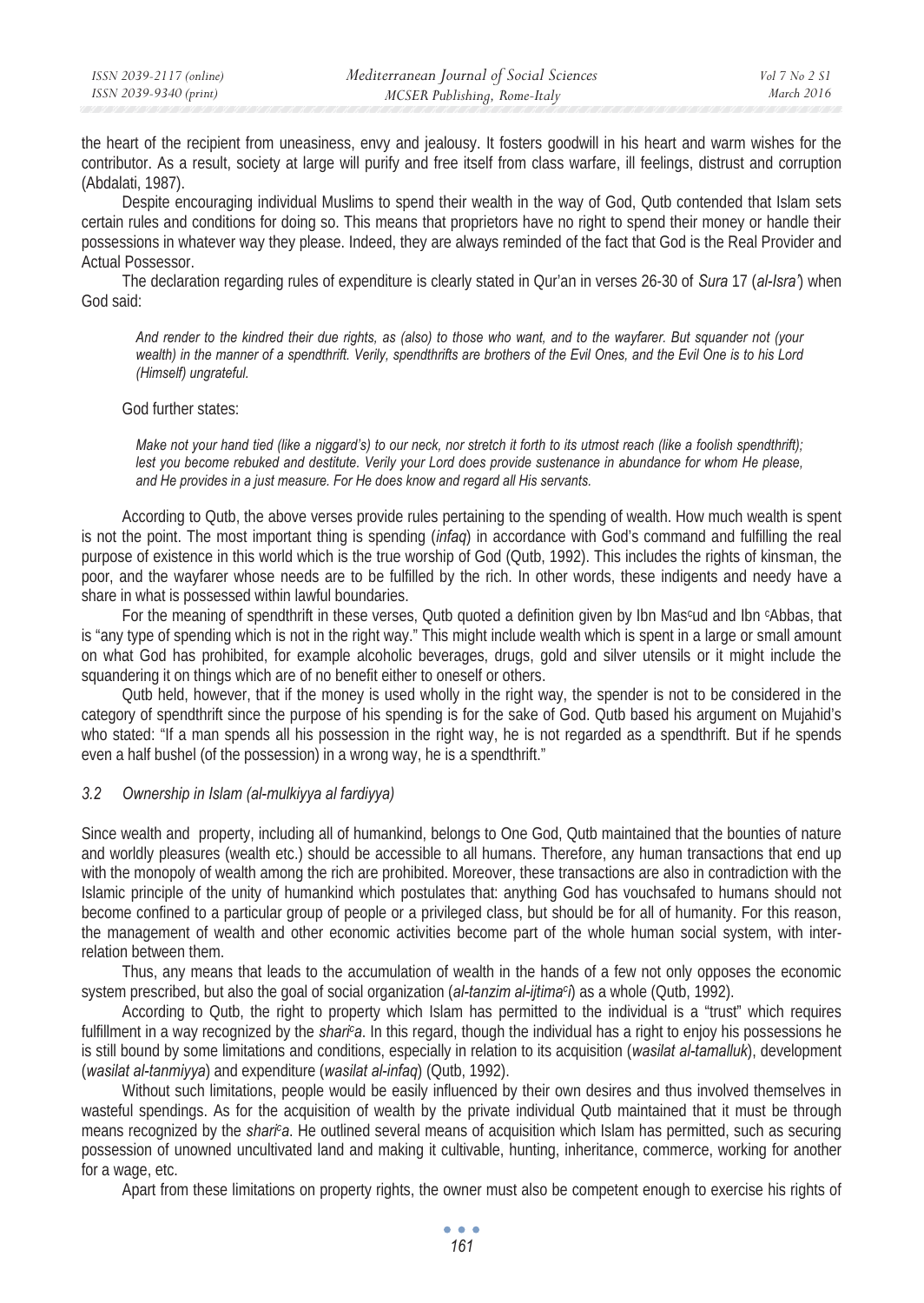control. According to Qutb, if the owner is capable of fulfilling the conditions which Islam has imposed on him, his possessions are sacred and no one can violate his rights. If not, he is no longer a trustee of the wealth and the right of ownership returns back to the community or Muslim *umma*.

*For man is virtually the community's agent in relation to his property and that his tenure of it is more like employment than ownership, and that ownership in general is fundamentally the right of the community and that the community has this as a delegation (mustakhlafah f»hi) from God, Who is the only true owner of anything (Qutb, 1952).* 

Qutb included the weak-minded (*al-sufaha'*) who squander their wealth and the orphans under the category of those who need special attention from the community. This is because the properties which are in their hands, in reality, belong to the Muslim *umma* as a whole. They are only given rights to it in order that wealth can be in constant circulation and not accumulated in the hands of a few. In that way, the greater would be the degree of prosperity in society.

However, if they are incapable of making use of their wealth in the right way, Qutb held that the wealth must be returned to members of the community who will take responsibility for it. With regard to this situation, priority is given to those having family ties with the orphan (Qutb, 1992).

Qutb's treatment showed that he tended to regard the ownership of property as a social function too. In addition, he described how Islam treated the question of private ownership by considering the individuals' problem as the community's problem: all members have to co-operate with one another in solving it. Qutb's argument is based on verse 5 of *Sura* 4 (*Al-Nisa'*) when God said:

*Do not give your wealth, which Allah has made a means of support for you, to the weak-minded, but feed and clothe them from it and speak to them words of kindness.* 

With regard to the way of managing the weak-minded and orphan's property God said:

*And try orphans (as regards their intelligence) until they reach the age of marriage; if then you find sound judgement in*  them, release their property to them, but consume it not wastefully, and hastily fearing that they should grow up, and *whoever (amongst guardians) is rich, he should take no wages, but if he poor, let him have for himself what is just and reasonable (according to his labour). And when you release their property to them take witness in their presence; and Allah is All-Sufficient in taking account.(Quran: 4:6)* 

According to Qutb, the way Islam establishes this concept (ownership of wealth), is not based on the individual's status or sex. Every individual has rights to the possessions they have acquired through lawful means. This means that men and women have the same rights to wealth without any discrimination. In the past this phenomenon would not happen, since women had no place in society. They were transferred from one person to another like goods in the Arab society of the *jahili* period. Nevertheless, Qutb maintained that the seeds of a *jahili* society still exist in the modern era when womens' rights have been put aside as a sign of respect given to men. The transference of the entire property into the hands of the first son in the case of the parents' death, and the requirement of the husband's permission, even in transactions involving the women's own wealth, are among the phenomenon that clearly eliminate womens' rights.

Islam, Qutb argued, gives full respect to women by considering whatever they earn through lawful means as theirs. Other's interference, including the husbands' interference with their possession, is prohibited except in the case permission granted by the owner to do so. Qutb viewed verse 229 of *Sura* 2 (*al-Baqara*) having a clear explanation on this issue when God said:

*And it is not lawful for you (men) to take back (from your wives) any of your Mahar (bridal-money given by the husband to his wife at the time of marriage) which you have given them.* 

Therefore, if the husband is forbidden from taking back anything which he has given as a gift to his wife, it becomes more inappropriate for him to take whatever belongs to the wife (which is acquired through her own works).(Qutb, 1992)

### **4. Conclusion**

The above discussion has detailed out Qutb's view on wealth and its expenditure. Qutb's idea in many ways was also influenced by Maududi's thought on the subject. Qutb's ideas show that he tended to propagate the belief that whatever an individual Muslim possesses is not, in fact, his alone. Instead, all that he has is by way of trust, a 'trust' vouchsafed by